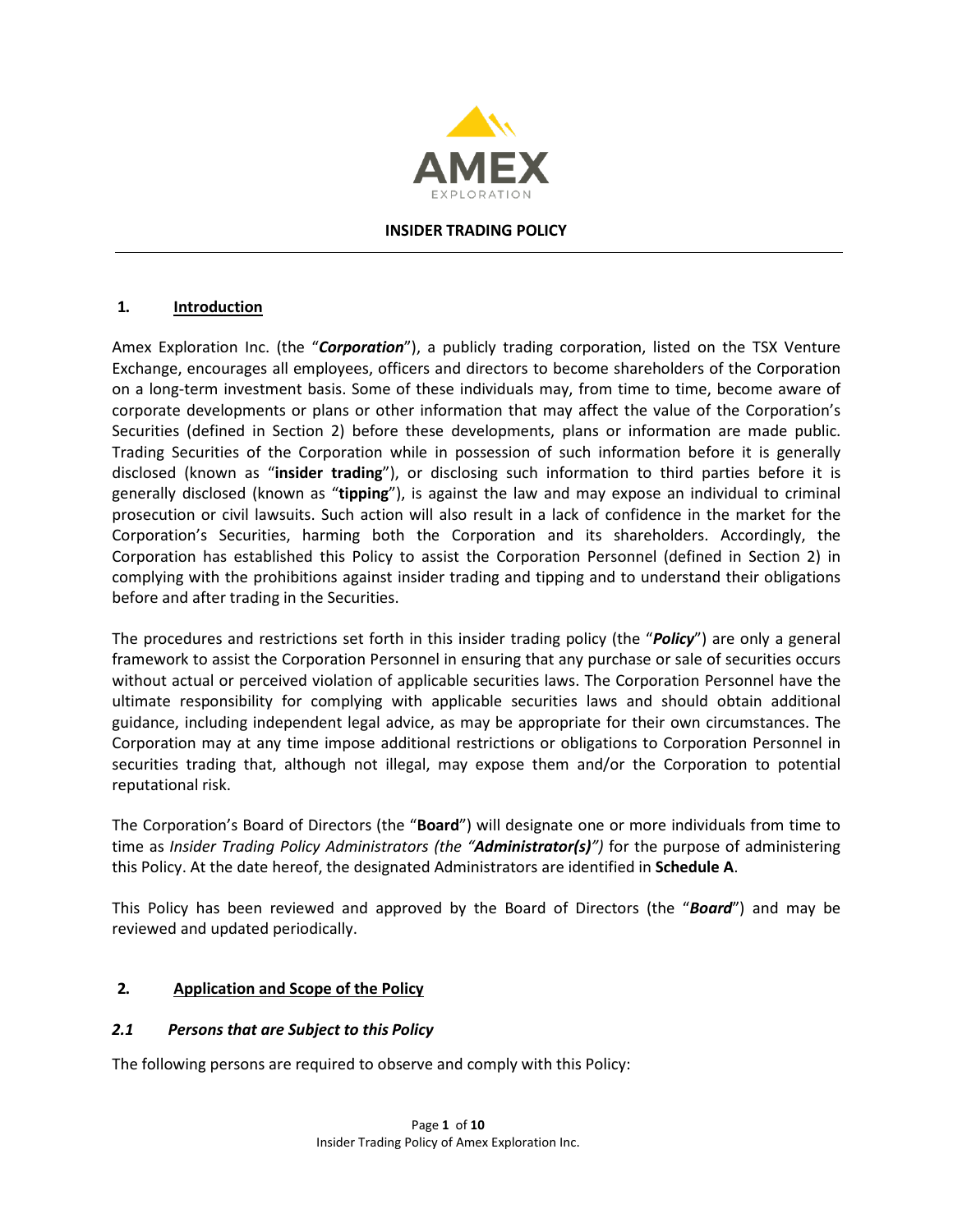- (a) All directors, officers<sup>[1](#page-1-0)</sup> and employees of the Corporation or its subsidiaries.
- (b) Any other person retained by or engaged in business of professional activity on behalf of the Corporation or any of its subsidiaries (such as a consultant, independent contractor or adviser).
- (c) Any family member, spouse or other person living in the household or a dependent child of any of the individuals referred to in Sections 2.1(a) and (b) above.
- (d) Partnerships, trusts, corporations and similar entities over which any of the abovementioned individuals exercise control or direction.

For the purposes of this Policy, the persons listed above are collectively referred to as "*Corporation Personnel*". **Sections 2.1(c) and (d) should be carefully reviewed by Corporation Personnel; those sections have the effect of making various family members or holding companies or trusts of the persons referred to in Sections 2.1(a) and (b) subject to the Policy.**

## *2.2 Trades that are Subject to this Policy*

Under this Policy, all references to trading in securities of the Corporation include:

- a) any sale or purchase of common shares, warrants and other convertible securities, options, debt obligations and contractual rights linked to such securities (the "**Securities**") of the Corporation,
- b) the granting of equity-based incentives (stock options) by the Corporation and exercise thereafter; and,
- c) any derivatives-based or other transaction or arrangement that would be required to be reported by insiders in accordance with applicable laws or regulations relating to derivatives or equity monetization transactions (including *National Instrument 55-104* – *Insider Reporting Requirements and Exemptions* ("NI **55-104**")).

## **3. Prohibition against trading the Corporation's Securities**

## *3.1 While in possession of Privileged Information (defined below) and until:*

- a) One full business day after the disclosure to the public of the Privileged Information, whether by way of press release or a filing made with securities regulatory authorities; or
- b) The Privileged Information ceases to be material (e.g. a potential transaction that was the subject of the information is abandoned, and either Corporation Personnel are so advised by the Administrator or such abandonment has been generally disclosed).

"**Privileged information**" is defined under the *Securities Act* (Quebec) and "means any information that has not been disclosed to the public that could affect the decision of a reasonable investor". This would include a "**Material Fact**" means a fact that may reasonably be expected to have a significant effect on the market price or value of securities issued or securities proposed to be issued and a "**Material Change**" means a change in the business, operations or capital of the issuer that would reasonably be

<span id="page-1-0"></span><sup>&</sup>lt;sup>1</sup> "officer" means the chair or vice-chair of the board of directors, the chief executive officer, the chief operating officer, the chief financial officer, the president, the vice-president, the secretary, the assistant secretary, the treasurer, the assistant treasurer or the general manager of an issuer or of a registrant, or any natural person designated as such by the issuer or the registrant or acting in a similar capacity.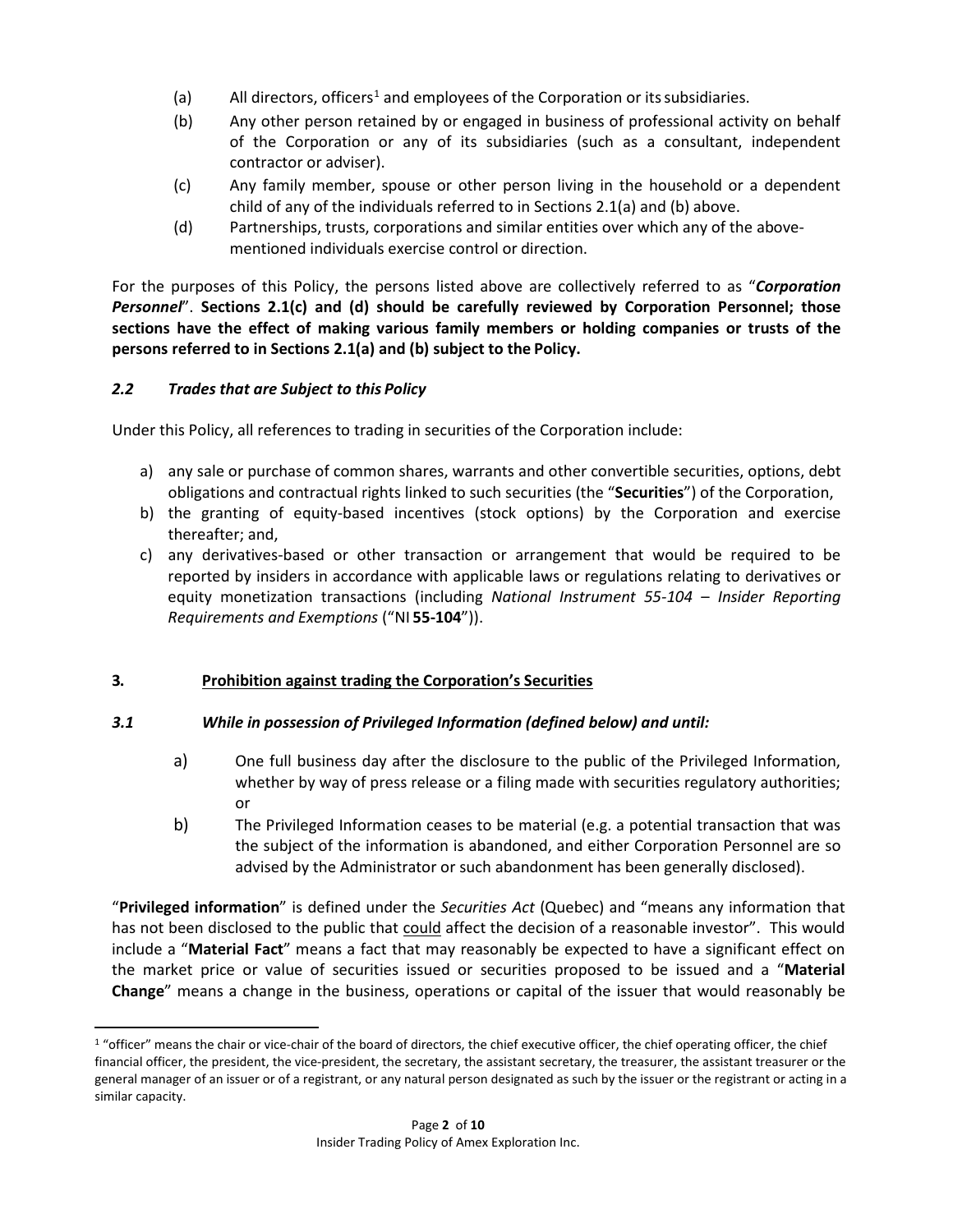expected to have a significant effect on the market price or value of any of the securities of the issuer, or a decision to implement such a change made by the directors or by senior management of the issuer who believe that confirmation of the decision by the directors is probable.

### **Common Examples (the following examples are not exhaustive)**.

- Proposed or pending financings, new strategic investor
- Material exploration results
- Material acquisitions or dispositions of assets
- Material changes or developments including resources discoveries and declines in resources or reserves
- Changes in senior management or control of the Corporation
- Results of a resources estimate, a pre-feasibility or feasibility study
- The financial condition and results of operations of the Corporation
- Material legal proceedings
- Defaults in material obligations
- The results of the submission of matters to a vote of securityholders
- Related party transactions; transactions with directors, officers or principal securityholders
- The granting of options or payment of other compensation to directors or officers
- Material increases or decreases in the amount of outstanding securities orindebtedness
- Proposed changes in corporate structure including amalgamations and reorganizations, acquisitions of other companies including take-over bids ormergers and, confidentiality agreements in respect thereof.

### *3.2 Black-out Periods*

No Corporation Personnel shall trade in Securities of the Corporation during a Backout Period.

A "**Blackout period**" means, any time any Corporation Personnel is restricted by the terms of this Policy or applicable securities law from trading in Securities of the Corporation or securities of other companies.

## *(a) Scheduled Blackout period relating to financial reports*

Prior to the release of any financial statements by the Corporation, all directors, officers, finance and accounting staff and corporate communications staff directly involved in the dissemination of the financial results are prohibited from trading during the following Blackout:

- i. for quarterly financial results, the period beginning 15 days prior to the scheduled publication date of the financial results and until one clear trading days after the release of financial statements.
- ii. for annual financial results, the period beginning 15 days prior to the scheduled publication date and until one clear trading day after the annual financial results are publicly disclosed.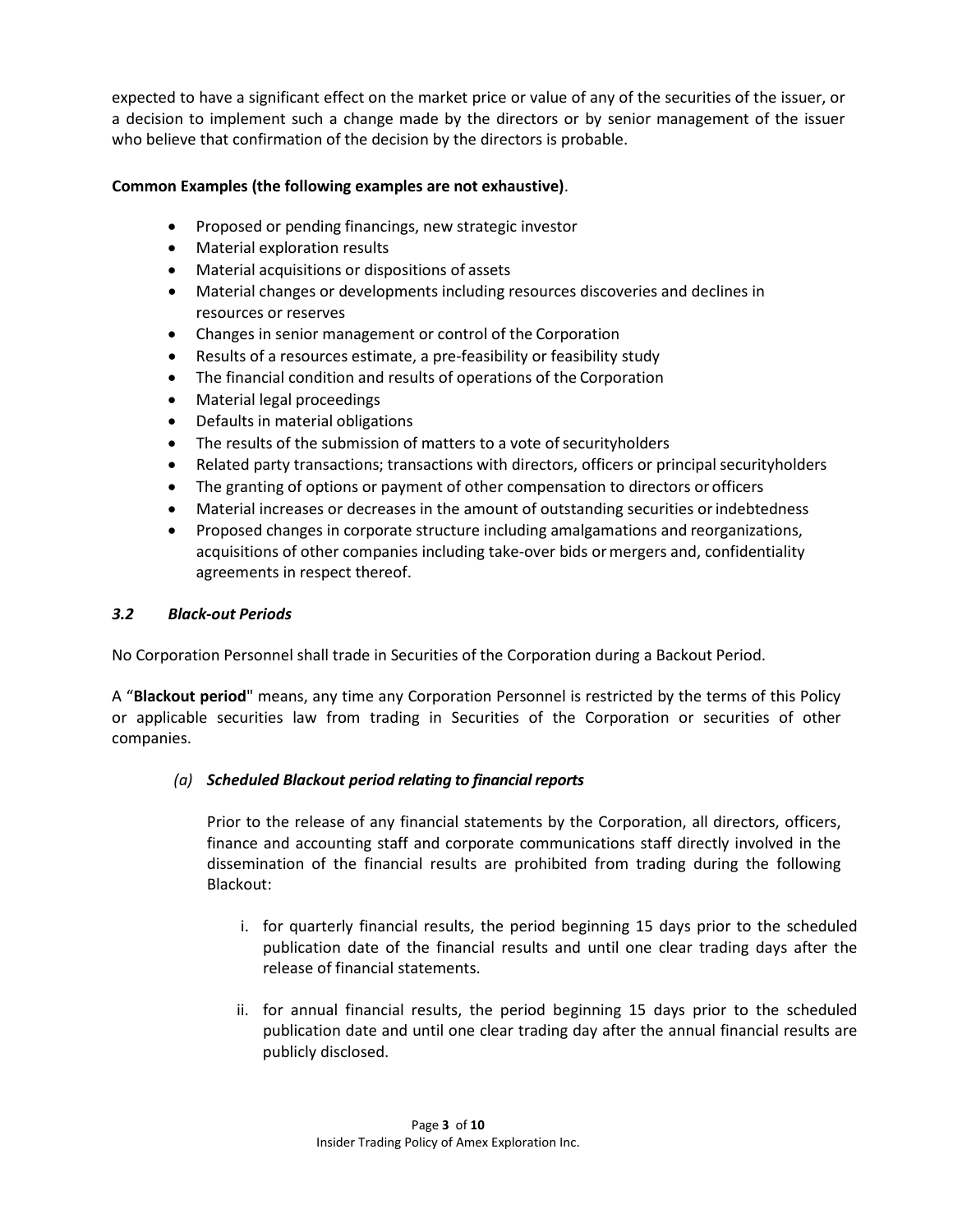## *(b) Blackout prior to material announcements*

The Corporation will impose a Blackout if there is a pending undisclosed material development to all Corporation Personnel. In such circumstances, the Administrators will issue a notice instructing the relevant Corporation Personnel not to trade in Securities of the Corporation until further notice. This notice will contain a reminder that the fact that there is a restriction on trading may itself constitute Privileged Information or information that may lead to rumors and must be kept confidential. The notice will be sent by email to the Corporation Personnel at their email address of record. The Blackout will remain in effect until one clear trading day after the press release is issued by the Corporation, in connection with the undisclosed Privileged Information, or until the Administrators revoke it by written notice.

For greater certainty, no trading is permitted even after the close of a Blackout Period if an individual possesses material undisclosed information at such time.

All efforts will be made to advise of Blackout Periods as soon as possible, however, it is your responsibility to ensure that you are not in violation of the prohibition against trading during a Blackout Period and to pre-clear transactions in accordance with this Policy. The Administrator will keep a record of the dates of all trading blackout periods and the reason for the blackout period.

### *3.3 Pre-trading clearance*

To avoid any trade in Securities of the Corporation that may contravene or be perceived to contravene applicable securities laws, the Corporation Personnel must notify the Administrator of any proposed trade of Securities of the Corporation **before effecting the trade**.

## **4. Prohibition Against Speculating & Short-Selling**

Certain types of trades in Corporation Securities by Corporation Personnel can raise particular concerns about potential breaches of applicable securities law or that the interests of the persons making the trade are not aligned with those of the Corporation. Corporation Personnel are therefore prohibited at any time from, directly or indirectly, undertaking any of the following activities:

- (a) Speculating in securities of the Corporation, which may include buying with the intention of quickly reselling such securities, or selling securities of the Corporation with the intention of quickly buying such securities (other than in connection with the acquisition and sale of shares issued under the Corporation's stock option plan or any other Corporation benefit plan or arrangement);
- (b) Buying the Corporation's securities on margin; and
- (c) Short selling a security of the Corporation or any other arrangement that results in a gain only if the value of the Corporation's securities declines in the future.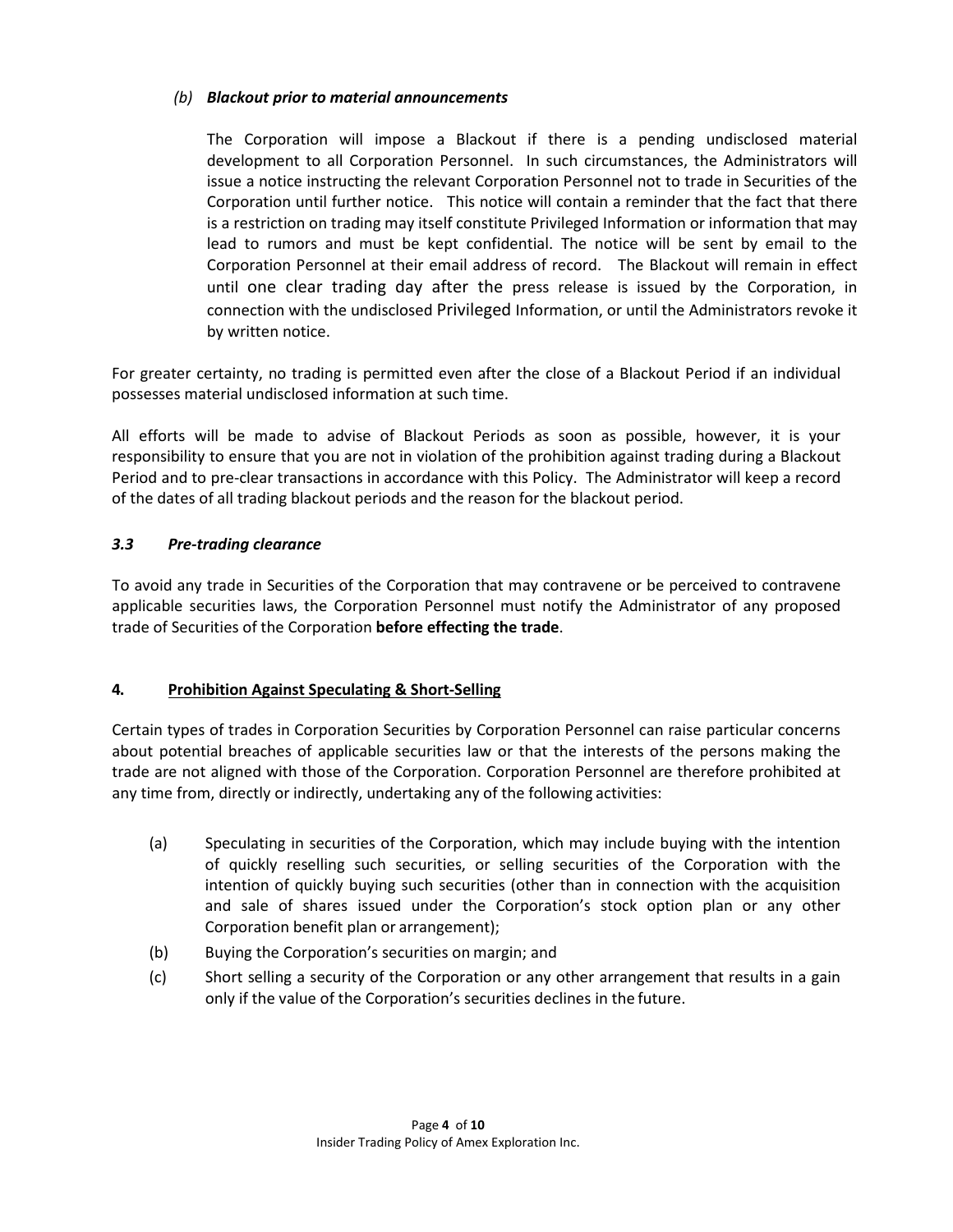# **5. Prohibition Against Tipping**

Corporation Personnel are prohibited from communicating Privileged Information to any person outside the Corporation, unless:

- a) disclosure is in the necessary course of the Corporation's business provided that the person receiving such information first enters into a confidentiality agreement in favor of the Corporation (which should contain, among other things, an acknowledgement by the recipient of the requirements of applicable securities laws relating to such recipient trading securities with knowledge of a material fact or material change in respect of the Corporation that has not been generally disclosed and to such recipient disclosing information to another person or Corporation such material fact or material change) and the disclosure is made pursuant to the proper performance by such Corporation Personnel of his or her duties on behalf of the Corporation;
- b) disclosure is compelled by judicial process; or
- c) disclosure is expressly authorized by the Administrators.

Subject to the above, Privileged Information is to be kept strictly confidential by all Corporation Personnel until after it has been generally disclosed. Discussing Inside Information within the hearing of, or leaving it exposed to, any person who has no need to know is to be avoided at all times. Corporation Personnel with knowledge of Privileged Information shall not encourage any other person or Corporation to trade in the securities of the Corporation, regardless of whether the Inside Information is specifically communicated to such person or Corporation. If any Corporation Personnel has any doubt with respect to whether any information is Privileged Information or whether disclosure of Privileged Information is in the necessary course of business, the individual is required to contact the Administrator.

## **6. Securities of Other Companies**

In the course of the Corporation's business, Corporation Personnel may obtain information about another publicly traded Corporation that has not been generally disclosed. Securities laws generally prohibit such Corporation Personnel from trading in securities of that other Corporation while in possession of such information or communicating such information to another person. The restrictions set out in this Policy apply to all Corporation Personnel with respect to both trading in the securities of another Corporation while in possession of such information and communicating such information.

## **7. Reporting Requirements**

The directors, certain officers and certain other employees of the Corporation and its subsidiaries are "Reporting Insiders" under applicable Canadian securities laws. Reporting Insiders are required to file reports with Canadian provincial securities regulators, pursuant to the electronic filing system known as SEDI, of any direct or indirect beneficial ownership of, or control or direction over, securities of the Corporation and of any change in such ownership, control or direction (please refer to details in Schedule "B" attached). **It is the sole responsibility of the Insider (and not the Corporation) to comply with these reporting requirements**, and Reporting Insiders are required to provide the Administrators with a copy of any insider report completed by the Insider concurrent with or in advance of its filing. The Corporation may assist any Insider in the preparation and filing of insider reports upon request.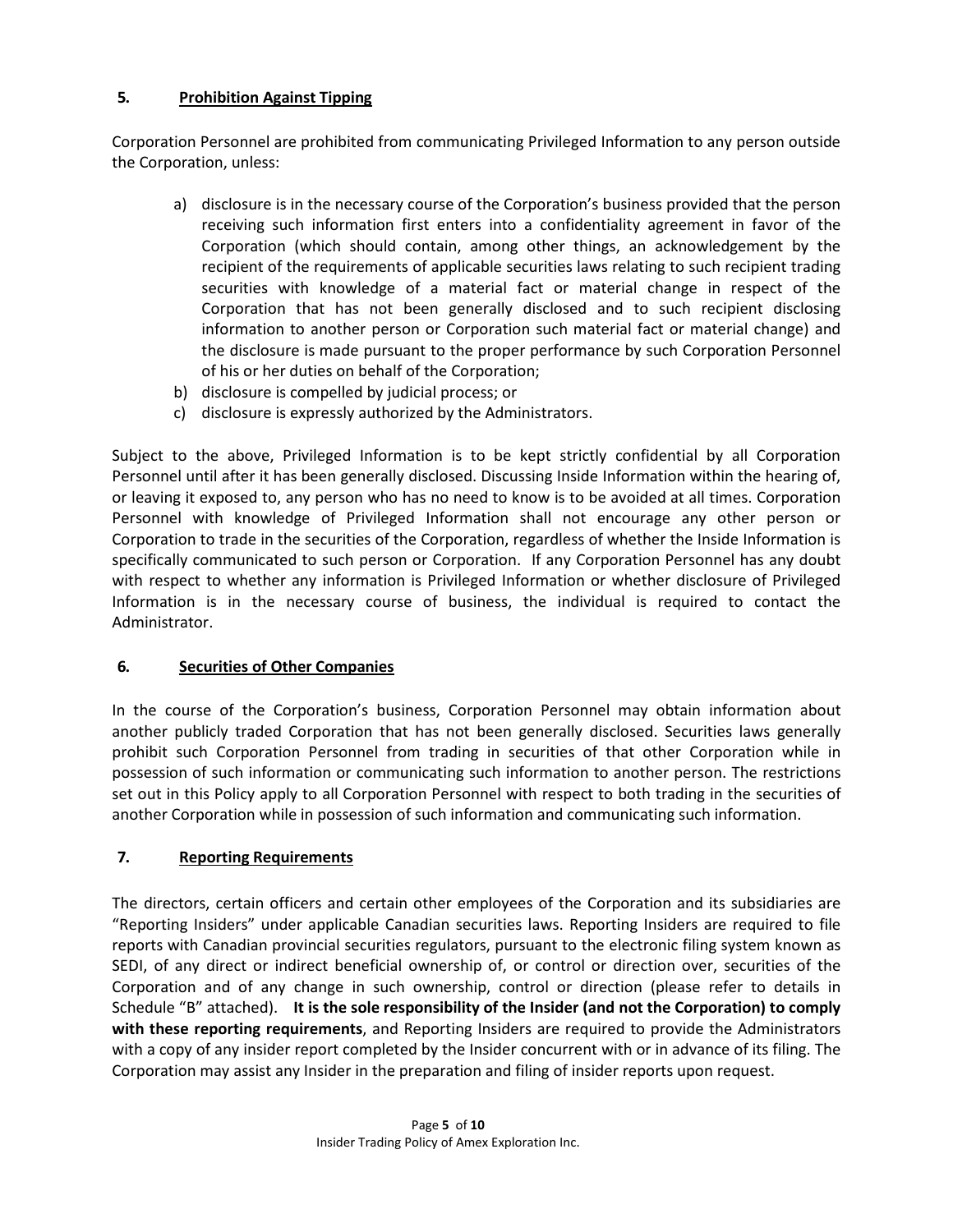Insiders who are exempted from these requirements remain subject to all of the other provisions of applicable securities law and this Policy.

## **8. Penalties and Civil Liability**

The applicable laws impose insider trading and tipping prohibitions and also impose substantial penalties and civil liability for any breach of those prohibitions, including namely criminal fines, prison sentences for insider trading and tipping and civil liability for compensation to the seller or purchaser of the relevant securities for damages as a result of the trade. Where a Corporation is found to have committed an offence, the directors, officers and supervisory Corporation Personnel of the Corporation may be subject to the same or additional penalties. Penalties for trading in possession of Privileged Information or Tipping range from \$5,000 to \$5,000,000. Failure to comply with the reporting requirements (section 9) can result in financial penalties of 100\$ (such amounts adjusted yearly) per day late fee, subject to a maximum of \$5000 per trade. All fines imposed by the AMF are published in the AMF Bulletins and include the name of the insider and the Corporation. Furthermore, the AMF may seek additional penalties from repeat offenders ranging from \$2000 to \$150,000 for reporting deficiencies.

# **9. Enforcement**

All directors, officers, employees and consultants of the Corporation and its subsidiaries will be provided with a copy of this Policy, and shall execute the certification set out in Schedule "C" regarding acknowledgement of and compliance with the procedures and restrictions set forth in this Policy. It is a condition of their appointment, employment or engagement that each of these persons at all times abide by the standards, requirements and procedures set out in this Policy unless a written authorization to proceed otherwise is received from an Administrator. Any such person who violates this Policy may face disciplinary action up to and including termination of his or her employment or appointment with or engagement by the Corporation without notice. The violation of this Policy may also violate certain securities laws. If it appears that a director, officer, employee or consultant may have violated such securities laws, the Corporation may refer the matter to the appropriate regulatory authorities, which could lead to penalties, fines or imprisonment.

Should you have any questions concerning the above, please contact the Administrator.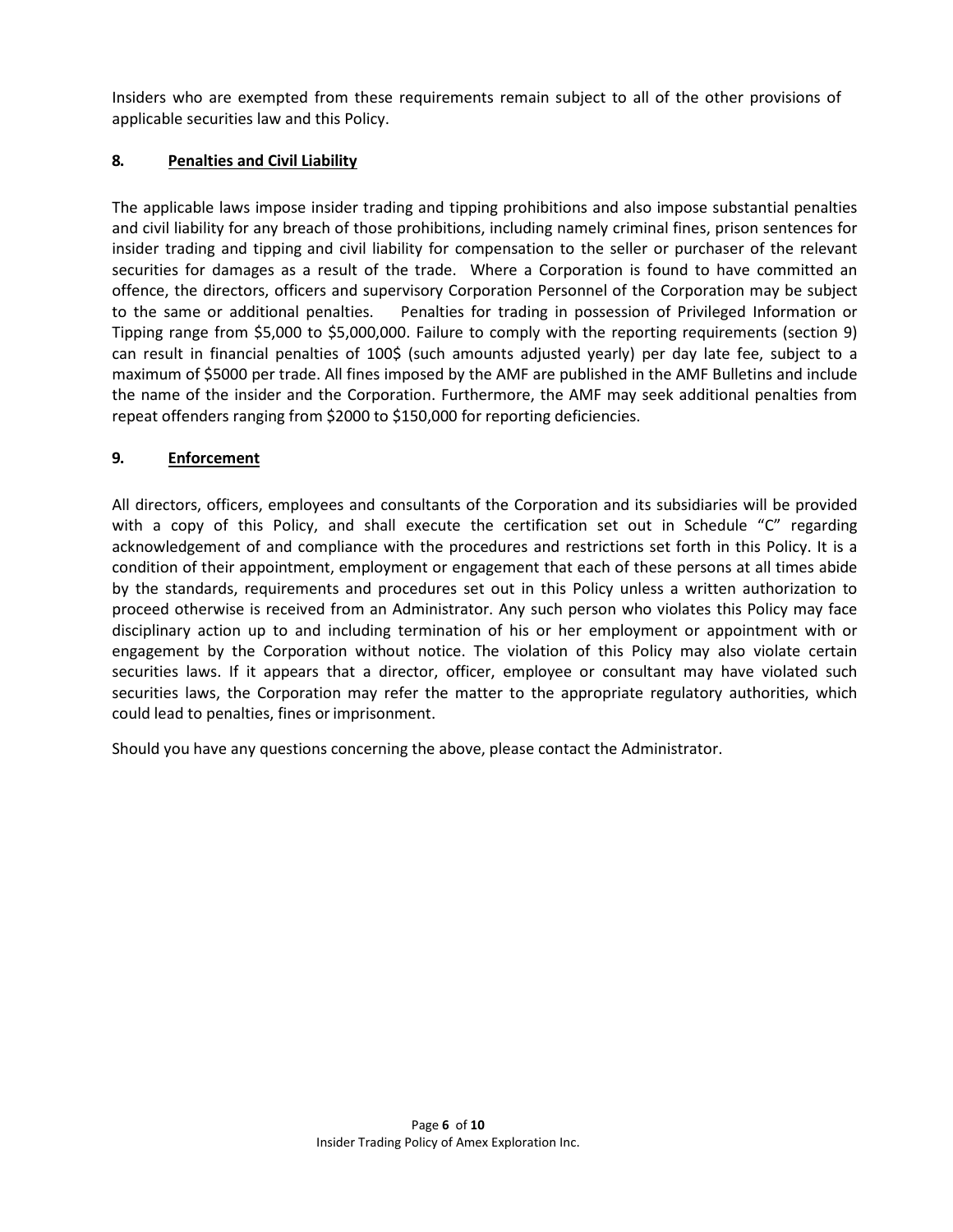#### **SCHEDULE A**

#### INSIDER TRADING POLICY ADMINISTRATORS

| Officer               | Office                         | <b>Tel</b>    | Email / tel                        |
|-----------------------|--------------------------------|---------------|------------------------------------|
| <b>Pierre Carrier</b> | <b>Chief Operating Officer</b> | (514)346-8269 | Pierre.carrier@amexexploration.com |
|                       |                                |               |                                    |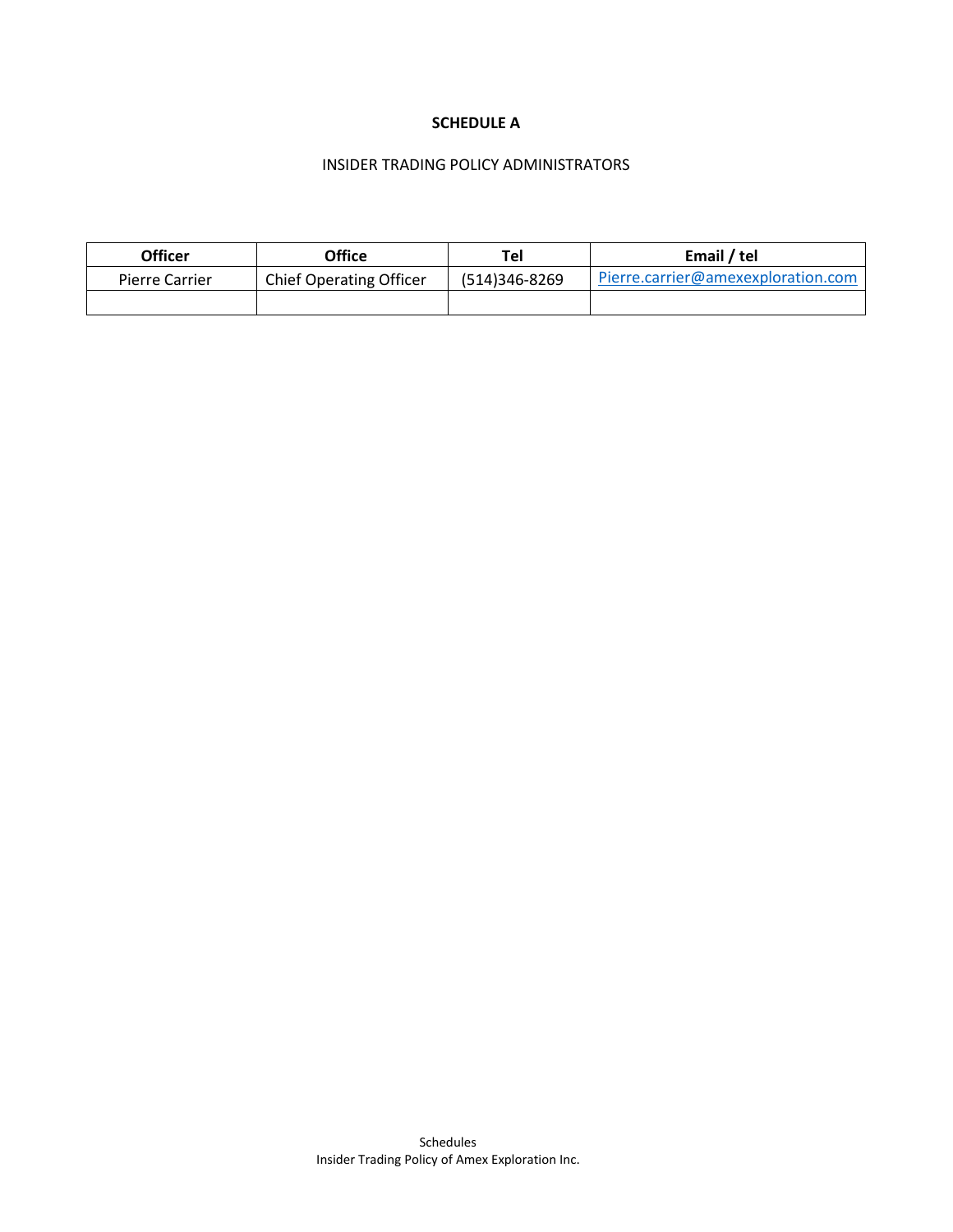#### **SCHEDULE "B"**

#### **Reporting under Canadian Securities Laws**

#### **Who has to file reports?**

Under securities laws, "Insider" means a director, officer or 10% shareholder of the Corporation and a director or officer of a Corporation that is an insider or a subsidiary of the Corporation.

"reporting insider" means an insider of a reporting issuer if the insider is

(a) the CEO, CFO or COO of the reporting issuer, of a significant shareholder of the reporting issuer or of a major subsidiary of the reporting issuer;

(b) a director of the reporting issuer, of a significant shareholder of the reporting issuer or of a major subsidiary of the reporting issuer;

(c) a person or Corporation responsible for a principal business unit, division or function of the reporting issuer;

(d) a significant shareholder of the reporting issuer;

(e) a significant shareholder based on post-conversion beneficial ownership of the reporting issuer's securities and the CEO, CFO, COO and every director of the significant shareholder based on post-conversion beneficial ownership;

(f) a management Corporation that provides significant management or administrative services to the reporting issuer or a major subsidiary of the reporting issuer, every director of the management Corporation, every CEO, CFO and COO of the management Corporation, and every significant shareholder of the management Corporation;

(g) an individual performing functions similar to the functions performed by any of the insiders described in paragraphs (a) to (f);

(h) the reporting issuer itself, if it has purchased, redeemed or otherwise acquired a security of its own issue, for so long as it continues to hold that security; or

(i) any other insider that

(i) in the ordinary course receives or has access to information as to material facts or material changes concerning the reporting issuer before the material facts or material changes are generally disclosed; and

(ii) directly or indirectly, exercises, or has the ability to exercise, significant power or influence over the business, operations, capital or development of the reporting issuer;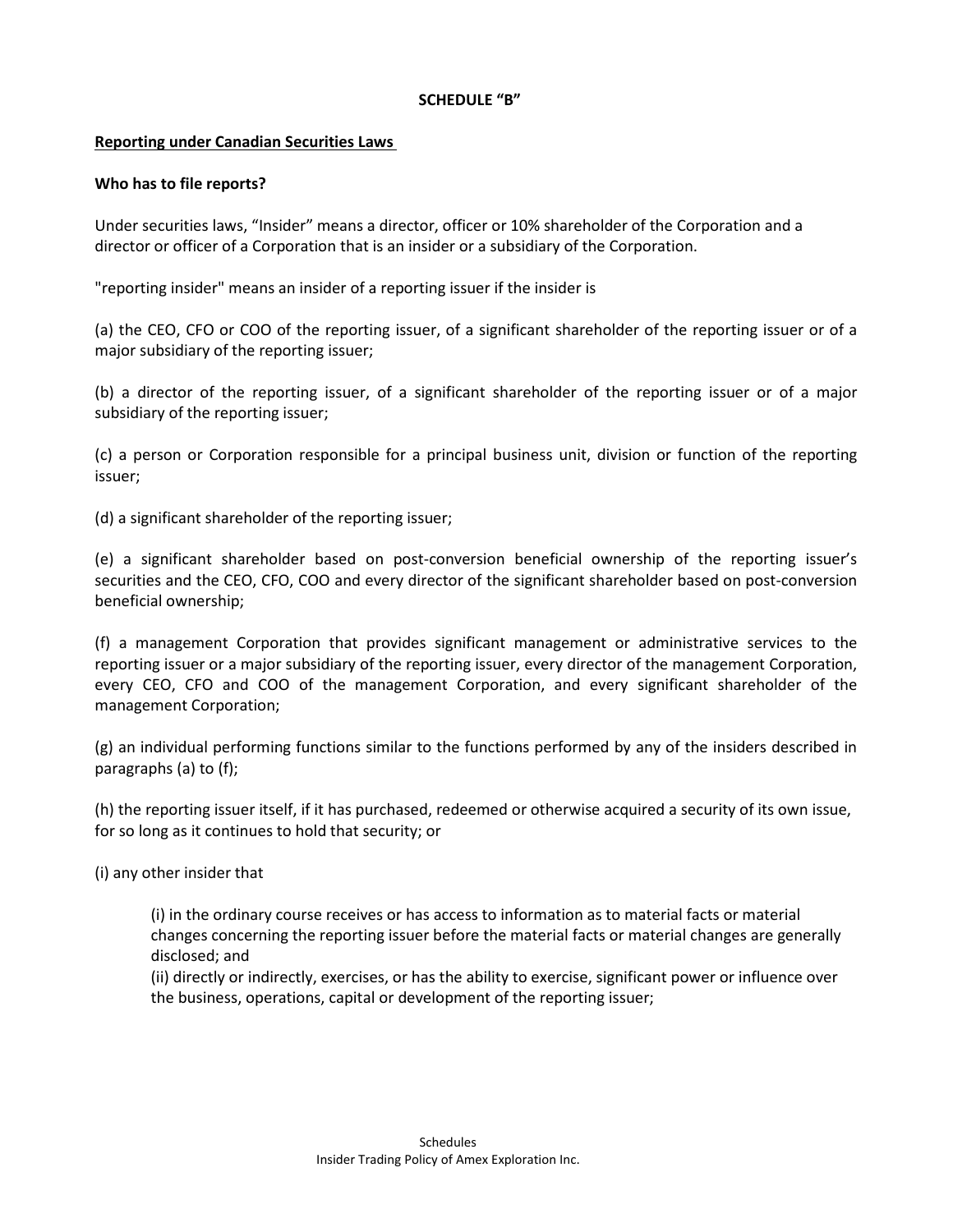"significant shareholder" means a person or Corporation that has beneficial ownership of, or control or direction over, whether direct or indirect, or a combination of beneficial ownership of, and control or direction over, whether direct or indirect, securities of an issuer carrying more than 10% of the voting rights attached to all the issuer's outstanding voting securities, excluding, for the purpose of the calculation of the percentage held, any securities held by the person or Corporation as underwriter in the course of a distribution;

#### **When do you have to report?**

Insider reports must be filed within 5 calendar days (not business days, which includes weekends and holidays) of any change in the reporting insider's beneficial ownership of such securities. The deadline begins to run on the date of the trade, not the date of the settlement.

An initial insider report must be completed within 10 calendar days of the date a person becomes a reporting insider (provided that an insider who does not own or control securities of the Corporation at that time is not required to file a "nil" report).

You must also file and update your insider profile (i) if there is a change in the Corporation's name, in your relationship to the Corporation or if you cease to be a reporting insider within 10 calendar days of the event, or (ii) if there is any other change to your profile, at the time you next file an insider report.

#### **How do you report?**

Insider reports are completed by accessing [www.sedi.ca](http://www.sedi.ca/) and registering as a SEDI user. Once you complete the form and follow the instructions, you will receive your access information and can then login as a registered user and complete your filings online.

#### **What do you have to report?**

Each reporting insider is required to file reports with the Canadian securities commissions as to his or her direct or indirect beneficial ownership of or control or direction over any securities of the Corporation. This includes, but is not limited to, purchases and sales of such securities, the grant and exercise of stock options, the exercise of warrants, the conversion or exchange of other securities, the acquisition of underlying securities on the exercise of options, warrants or other convertible or exchangeable securities, and the sale of shares acquired upon exercise of stock options. Reporting Insiders must also include any monetization, non-recourse loan or similar arrangement, trade or transaction that changes the Reporting Insider's economic exposure to or interest in securities of the Corporation and which may not necessarily involve a sale, whether or not required under applicable law.

The following information is required for filing insider reports:

(a) Security designation (i.e., common shares, preferred shares, stock options);

(b) Ownership type and registered holder (if applicable), ownership type includes:

- Direct ownership indicates that the security is held directly; for example, the reporting insider holds the securities in an account with a broker and the account is in his/her name;
- Indirect ownership indicates that the security is held indirectly; for example, the reporting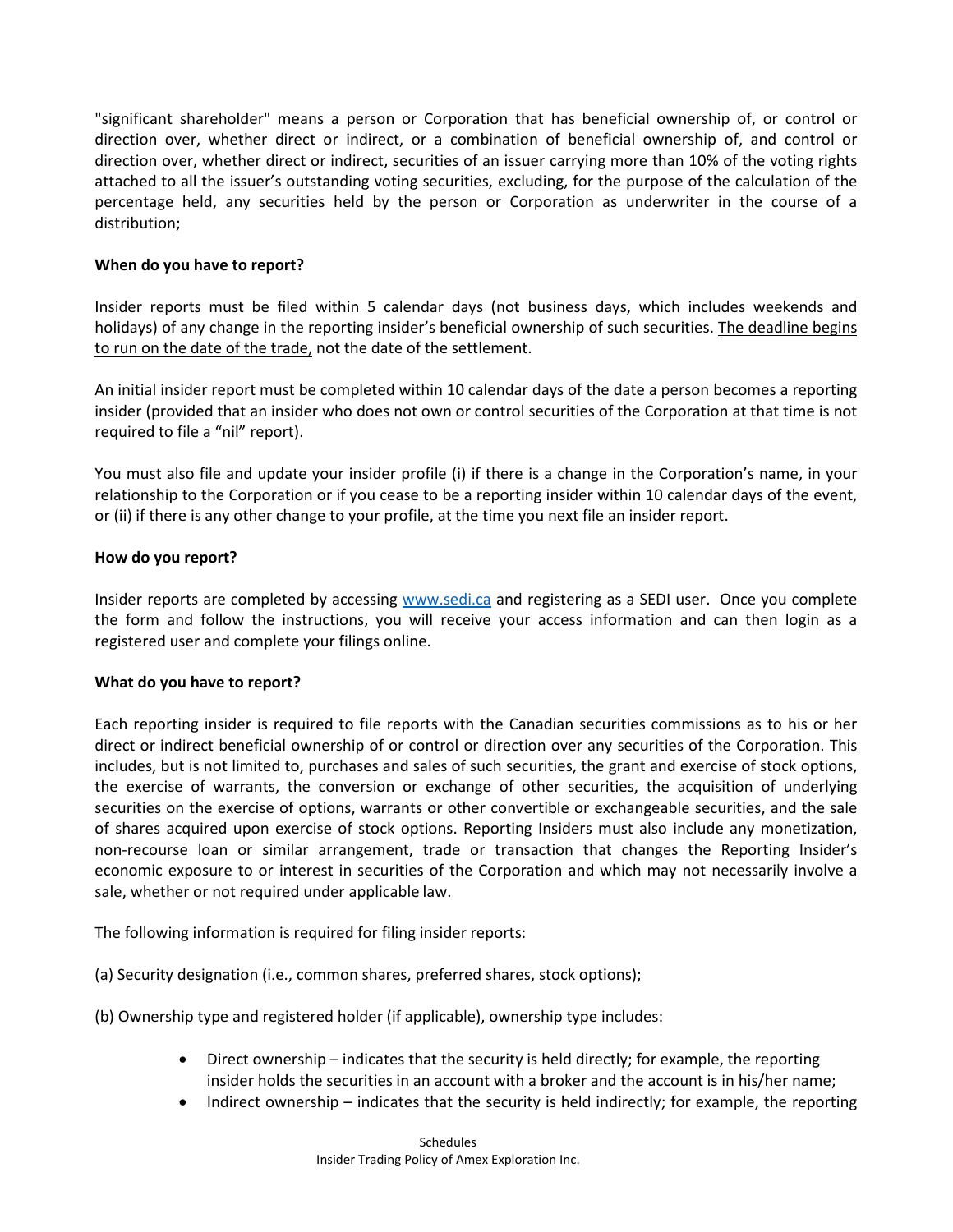insider beneficially owns common shares in the Corporation, but the registered owner is another entity, such as a holding Corporation that the reporting insider owns;

• Control or direction – indicates that the insider has control or direction over a security. The reporting insider has control or direction if, directly or indirectly, he/she has or shares voting power or investment power through any contract, arrangement, understanding or relationship. For example, the reporting insider may have been granted authority to vote or trade securities owned by family members, friends or associates**.**

(c) Opening balance of securities held.

(d) Date of transaction.

(e) Nature of transaction – for example, acquisitions and dispositions (open market or private), grant of options, gifts, inheritances, exercises of options, sale of shares acquired upon exercise of options, exercise of warrants.

(f) Number/value of securities acquired or disposed.

(g) Unit price or exercise price for convertible securities as well as the expiry date.

(i) Closing balance of securities held.

\* The exercise of convertible securities, for example options or warrants, usually requires 2 filings: one to declare the exercise and reduce the outstanding convertible security and one to add to your holding of common shares.

## *Questions*

Please contact the Administrator if you have any questions.

The Corporate Secretary's department is available to assist reporting insiders in completing and filing any required insider trading reports.